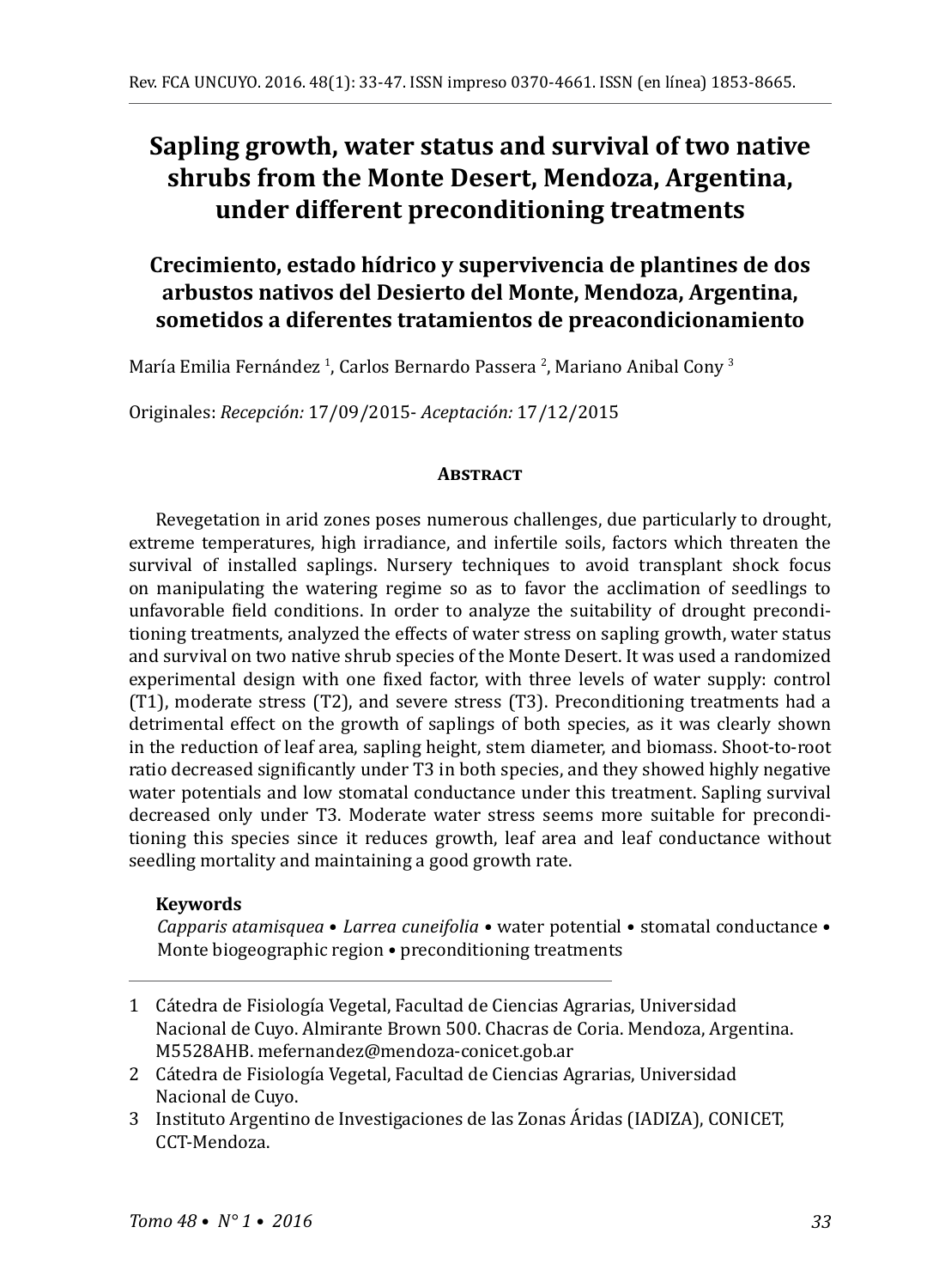#### **Resumen**

La revegetación de zonas áridas presenta numerosos desafíos, debido a las condiciones de sequía, temperaturas extremas, elevada irradiación y baja fertilidad de los suelos. Las técnicas de vivero que evitan el shock del trasplante se enfocan en manipular el riego para favorecer la aclimatación de los plantines a las condiciones desfavorables del campo. Para evaluar la utilidad del preacondicionamiento, se analizó los efectos del estrés hídrico en el crecimiento, estado hídrico y sobrevivencia de plantines de dos especies arbustivas nativas del Desierto del Monte. Se utilizó un diseño experimental al azar con un factor fijo, con tres niveles de riego: control (T1), estrés moderado (T2) y estrés severo (T3). Los tratamientos de preacondicionamiento tuvieron un efecto negativo en el crecimiento de los plantines, lo que se evidenció por la reducción del área foliar, altura, diámetro del tallo y biomasa. La relación vástago/raíz disminuyó bajo T3 en ambas especies, y presentaron potenciales hídricos y conductancias estomáticas menores a las plantas con mayor disponibilidad hídrica. La supervivencia disminuyó solamente bajo T3. El estrés hídrico moderado parece más adecuado para preacondicionar estas especies ya que reduce su crecimiento, área foliar y conductancia foliar sin que haya mortandad de plantines, manteniendo buenas tasas de crecimiento.

#### **Palabras clave**

*Capparis atamisquea* • *Larrea cuneifolia* • potencial hídrico • conductancia estomática • región biogeográfica del Monte • tratamientos de preacondicionamiento

### **INTRODUCTION**

Arid lands occupy 70% of the total area of Argentina and it stretches over three biogeographic Provinces: Patagonia, Puna, and Monte (6). The Monte region is located in the western area of Argentina, covering approximately  $460.000 \mathrm{~km^2}$  (45). This region presents water deficit most of the year and it has an average annual rainfall ranging from 30 to 350 mm, with a mean temperature between 13 and 18°C (30, 45). Some areas present moderate to severe degree of native ecosystem degradation. Human activities have been suggested as the main causes of degradation processes (14, 43). To reverse these processes, a revegetation program would be the starting point to reach ecosystem restoration.

As restoration actions carried out using seeds had little success (11), the most common revegetation method consists in the introduction of one-or two-year-old saplings (19, 38). These activities in arid zones pose numerous challenges (1, 50), due particularly to drought conditions, extreme temperatures, high irradiance, and infertile soils, along with grazing, all of which threaten the survival of installed saplings (20, 26).

Shrub species play an important role in arid land revegetation, since in several cases, they act as "nurse plants"<br>improving microclimatic conditions. microclimatic increasing water and nutrient availability, and offering protection against herbivory (4, 7, 47).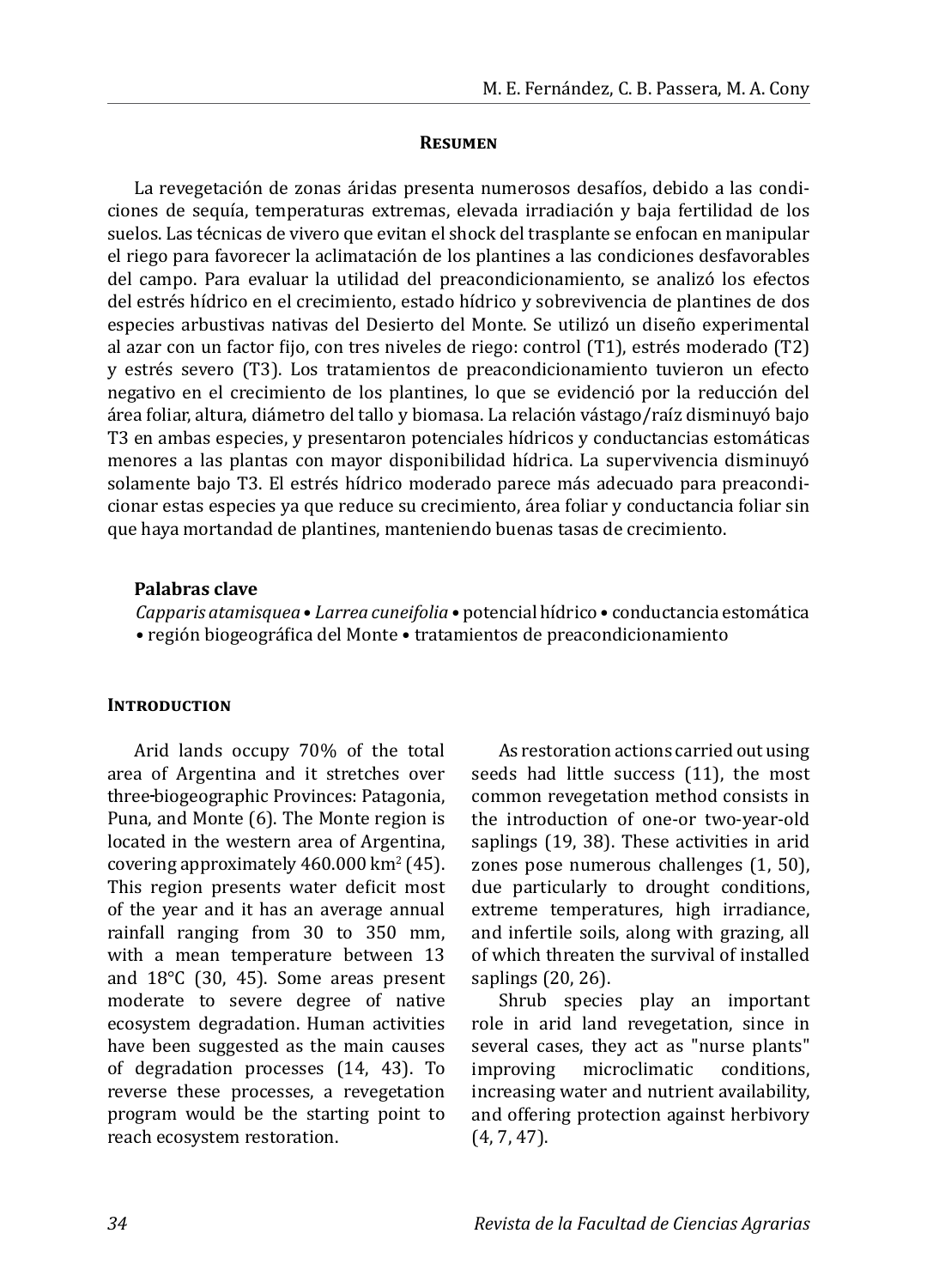These conditions may benefit survival and growth of other species under their canopies (5, 13, 21, 28, 36, 41), and thus, will facilitate the natural revegetation of these areas.

Revegetation with native evergreen shrubs is desirable, but techniques for successful establishment of these species are not fully developed. Transplant shock is one of the major obstacles for plantation success. This shock is the initial short-term stress experienced by saplings since they are transferred from favorable nursery conditions to the adverse field environment (9, 51).

Soil water availability is the main environmental factor inducing transplant shock in arid zones; hence, selecting native species capable of surviving to extreme water scarcity is a key step in planning the revegetation.

The application of a drought-preconditioning treatment during the last months of nursery culture is a potential technique for reducing transplant shock (9, 51). This treatment has four main objectives: to manipulate seedling morphology and to induce dormancy, to acclimate seedlings to the natural environment, to develop stress resistance, and to improve seedling survival and growth after outplanting (24).

Nursery techniques to avoid transplant shock focus on manipulating the watering regime so as to favor the acclimation of seedlings to unfavorable field conditions. The intensity, duration and time for optimal irrigation should be adjusted to the plant species and the seedling characteristics, particularly their stress resistance (51). During the application of the drought period it is important to avoid intense drought conditions that can damage the seedlings irreversibly (*i.e.*, loss of xylem conductivity due to cavitation processes).

In general, mild water stress is known to reduce growth to a higher extent than carbon fixation, resulting in an accumulation of carbohydrates and nutrients (9, 32).

In order to analyze the responses of seedlings to the preconditioning treatments, many studies evaluate different<br>physiological (photosynthetic rates. (photosynthetic stomatal conductance, chlorophyll concentration, water relations) and morphological changes (size of the plant, some part of them or the proportion between them through some quality indices) on seedlings (9, 51, 56).

Also some quality indices may help to analyze these responses, such as the sturdiness quotient (SQ), which is calculated by length: diameter stem ratio and shoot: root dry weight ratio (S:R). Lower values of these indices indicate higher survival ability. One of the most commonly used indices is Dickson quality index (DQI) (14), which is determined by the equation: total dry weight/(SQ+S:R). In this case, higher values indicate greater survival ability of plants under field conditions. No information is available about the application of these treatments on shrub species from the Monte Desert.

This study aims to analyze the suitability of drought preconditioning treatments in the nursery as a practice to improve the drought resistance of two native shrub species of the Monte Desert -*Capparis atamisquea* and *Larrea cuneifolia*-. The specific objective is to evaluate morpho-physiological changes on the seedlings delivered by each treatment. Specifically, it is postulate that hardening treatments exert some morphophisiological changes on *C. atamisquea* and *L. cuneifolia*, improving their sapling quality, such as lower leaf conductance, DQI, S/R ratio, and higher survival.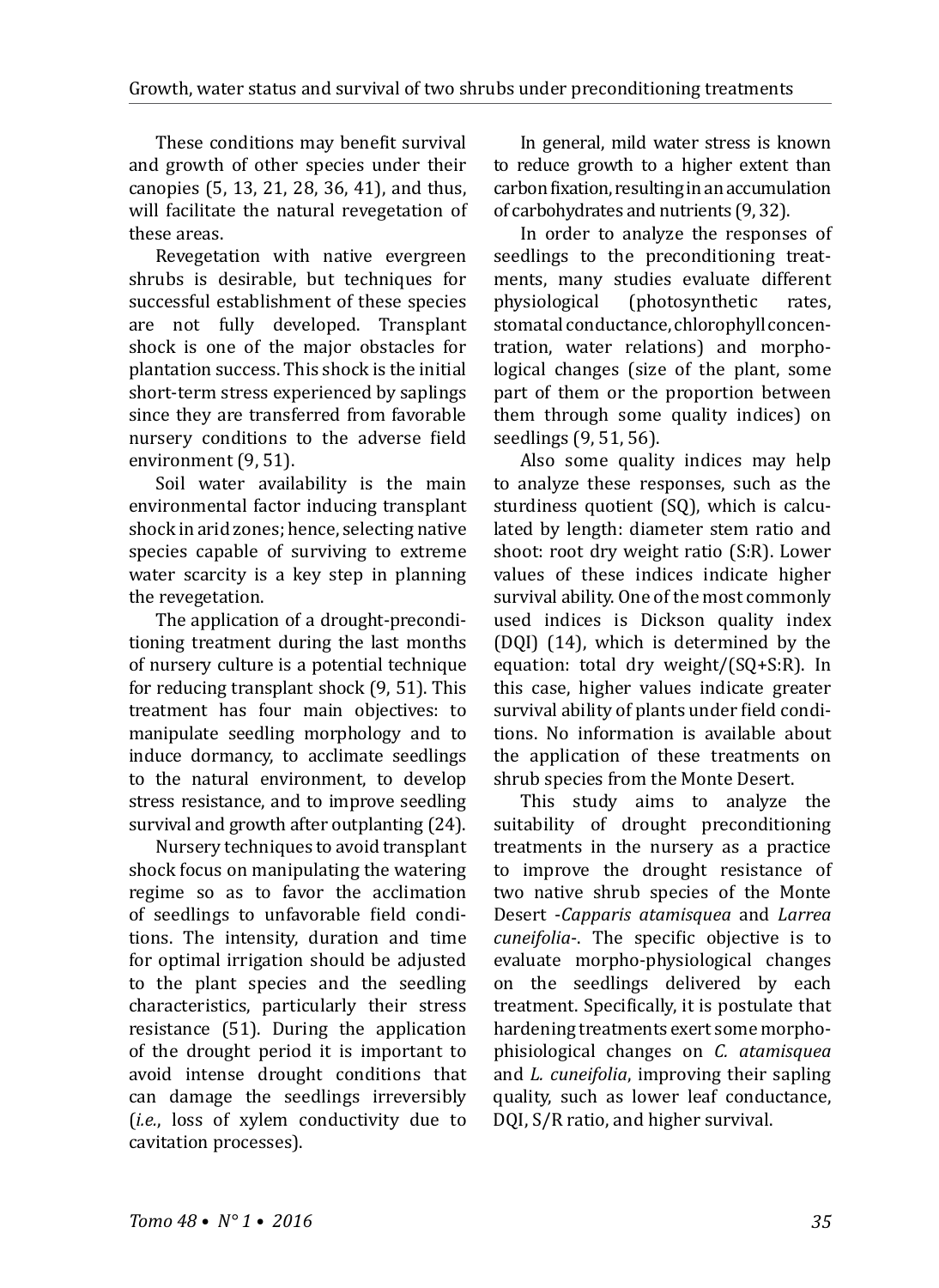### **Material and methods**

### **Species and seed collection**

*C. atamisquea* Kuntze (Capparaceae) is a 2-3 m high forage shrub with small leathery leaves, densely pubescent on their abaxial face (42). It has a facultative phreatophytic behavior (23), and its seedlings tend to establish in closed, canopied microsites, with less incident light and better moisture and nutrient conditions (8, 37, 44) than open areas. *L. cuneifolia* Cav. (Zygophyllaceae) is a microphyllous shrub with resinous cuticles and small stomata showing high resistance and closure at midday during dry seasons (2, 29). It can tolerate very hot environments by physically evading the midday sun and intercepting early morning and late afternoon light with its erect, east-facing leaves and branches. It colonizes the hottest and driest parts of the Monte Desert (17).

Seeds of *C. atamisquea* were collected from the Telteca Natural Reserve, NE Mendoza (32°14'56" S; 67°49'05" W) and *L. cuneifolia* from a natural shrubland located in Agrelo, SW Mendoza (33°07'01" S; 68°52'46" W). They were stored in paper bags and kept at room temperature until experiments were performed. To obtain the seeds, fruits of both species were rubbed between two rubber sheets, and only well-formed seeds were used in the assays. Seeds of *L. cuneifolia* were washed with running water for 48 h in order to break dormancy (18). Prior to sowing, both types of seeds were disinfected with a 15% solution of commercial hypochlorite (60 g Cl°/l) for 7 minutes and then repeatedly washed with sterile water.

### **Experimental set-up**

The assay was performed in the glasshouse of IADIZA (Instituto Argentino de Investigaciones en las Zonas Áridas) (32°53' S; 68°57' W), Mendoza, Argentina, from January to April (summertime) 2012 for *L. cuneifolia* and 2013 for *C. atamisquea*, both over a period of 106 days.

Seeds were sown in a terrine and then transplanted to plastic pots 25 cm in diameter and 10 liters of capacity filled with air-dried sandy loam soil (7 kg for *C. atamisquea* and 7.5 kg for *L. cuneifolia*). Field capacity (FC) of the soil was 20.3% for *C. atamisquea* and 20% for *L. cuneifolia*.

Pots were watered as necessary until the start of the experiment. Maximum and minimum mean daily temperatures during 2012 ranged between 36.5° and 19°C, and during 2013 between 35.4° and 19.9°C; relative humidity ranged between 18.7% and 52% during 2012 and between 20% and 54% during 2013, and mean PAR at midday was  $1100 \mu$ mol m<sup>2</sup>s on both years. A foam pad was placed around all pots to avoid overheating from the sun. The experiment was started with plants 1 year old.

### **Water treatments**

The assay was set up in a completely randomized experimental design with one-factor of water supply with three levels: T1 (control) was watered when soil water content decreased by 50% from the FC (*C. atamisquea* being watered 16 times, and *L. cuneifolia* 14 times), T2 (moderate water stress) when it decreased by 70% (*C. atamisquea* and *L. cuneifolia* being watered 8 and 7 times respectively), and T3 (severe water stress) when it decreased by 85% (both species being watered 3 times).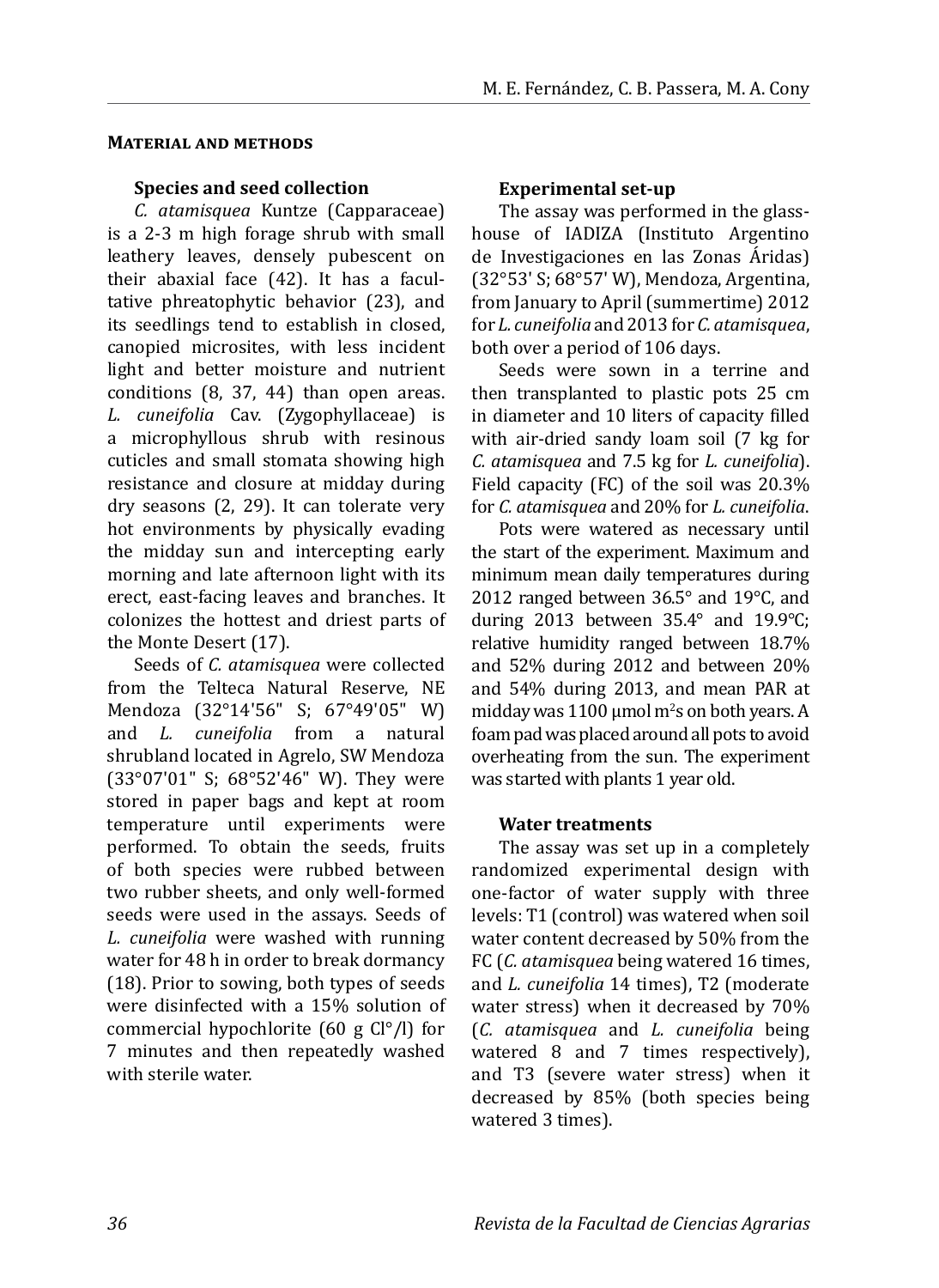The amount of water to be replenished to FC at each irrigation date was determined from the gross weight of pots. We used 200 plants of each species distributed among the three treatments.

### **Leaf water status**

Water potential (Ψ, MPa) was measured on the main shoot immediately after being excised at predawn (pd), 4:00 to 5:00 h, and midday (md), 12:30 to 13:30 h, before re-watering. Measurements were made using a pressure chamber (Biocontrol, Buenos Aires, Argentina), based on Scholander *et al.* (1965). For these measurements, ten plants per treatment were randomly selected on a monthly basis.

### **Stomatal conductance to water vapor**

It was adaxial and abaxial stomatal conductance (G, mmol  $m<sup>-2</sup> s<sup>-1</sup>$ ) to water vapor with a steady-state diffusion porometer (SC-1, Decagon Devices, Pullman, WA, USA). Since conductance did not differ significantly between both leaf faces in *L. cuneifolia*, the measurement was made only on the abaxial face (in accordance with Barbour *et al.* (1974), who found equal stomatal density on both leaf faces for this species. Midday G was measured on the same 10 plants as used for water status determination. In all cases are measured four expanded leaves per plant from different positions.

### **Growth**

Ten plants per treatment were randomly selected to determine sapling height and stem basal diameter every 20-30 days.<br>On each

sampling date, after measuring  $\psi$  and G, we separately determined leaf, stem and root dry matter after oven-drying them at 60°C for 72 h.

Leaf area (LA) was determined according to a linear regression equation derived from the relationship between the dry weight of a sample of leaves and their surface area measured on a digitalized image of the leaves generated by a scanner (hp psc 1210), and then treated with an image analyzer (IMAGEI- National Institute of Health- USA). We used 30 replicates of five leaves to adjust the regression equation. The linear regression model was highly significant for both species (p ≤ 0.001; r2 =0.99 for *C. atamisquea* and r2 =0.97 for *L. cuneifolia*).

### **Indices and survival**

Using data from growth parameters, we calculated quality indices such as sturdiness quotient (SQ) determined by the ratio of the length and diameter of the stem; the shoot-to-root ratio by the dry weight of shoot and root (S:R); the Dickson quality index (DQI) determined by the ratio of total dry weight (TDW) with the sum of SQ and S:R, according to equation of Dickson *et al.* (1960): DQI = [TDW/ (SQ + S:R)], and the Relative Growth Rate,  $R_GR = \left[ \text{Ln}(\text{TDW}_f) - \text{Ln}(\text{TDW}_f) \right] / \text{time}$  (Porter & Garnier, 2007---Functional plant ecology). Also, in order to compare the effect of water stress on seedlings, we calculated the "proportional growth" as the ratio between the mean biomass reached in each water stress treatment and that of the control treatment (31).

Sapling survival was recorded at the end of the assay, in four replicates of ten saplings, per treatment and specie.

### **Statistical Analysis**

Growth, water potential and stomatal conductance data were subjected to a one-way analysis of variance (ANOVA).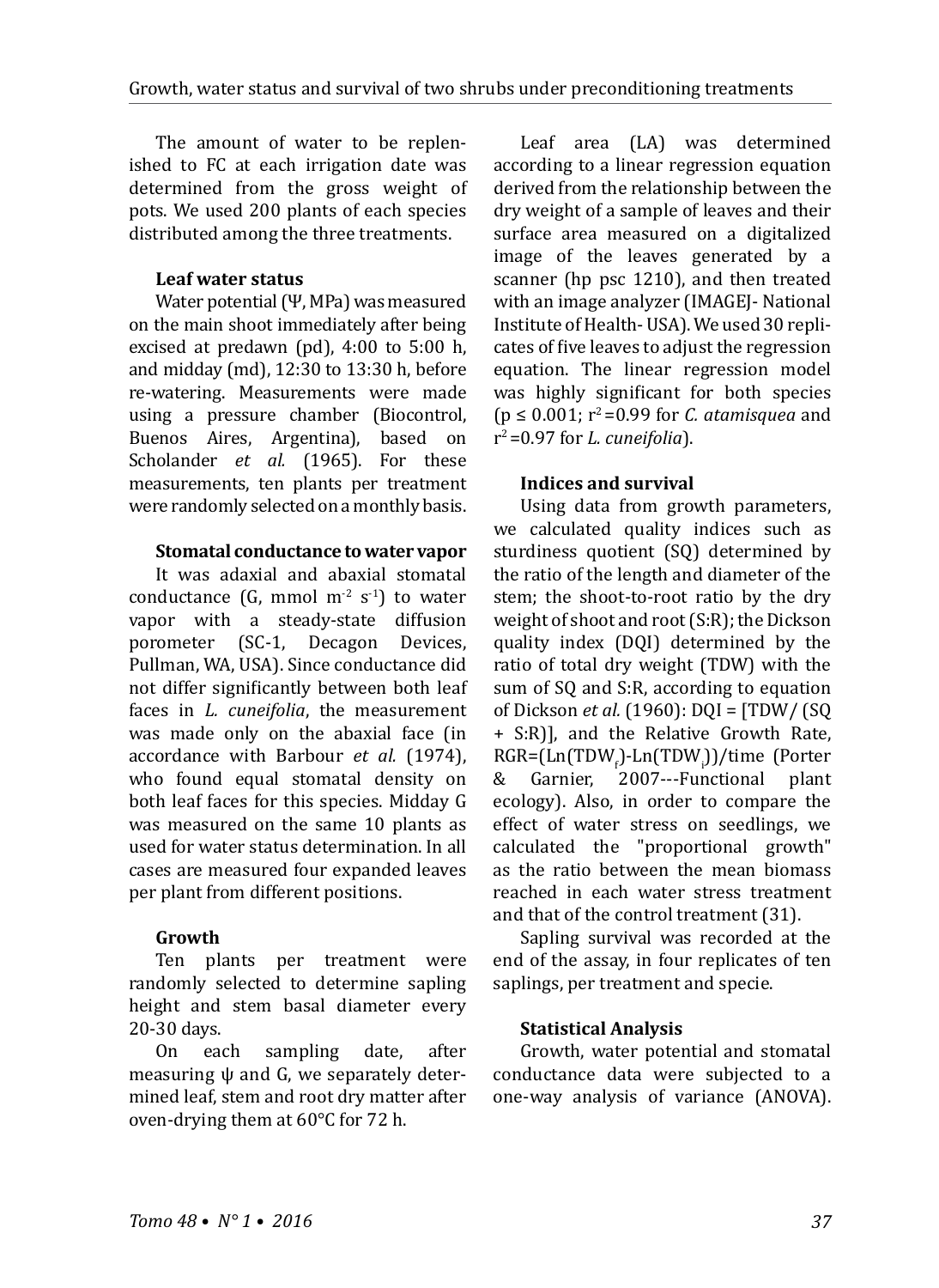Tukey's test was used for comparison of means. Variation in G as a function of Ψ md or soil water content was evaluated with linear regression. Infostat/L (16) was used for statistical analysis.

Because the data on sapling height, dry weight and G did not meet the ANOVA assumption of variance homogeneity, an  $ln(x+1)$  transformation was applied to data on sapling height and dry weight, and a log10 transformation on G.

#### **Results**

The severe water stress treatment<br>
(T3) significantly reduced both (T3) significantly reduced both growth parameters in *C. atamisquea*  (height: F= 38.89, *P* <0.0001, diameter: F= 59.48, *P* <0.0001), while in *L. cuneifolia* T2 and T3 reduced height and stem diameter (height: F= 11.25, *P* =0.0003, diameter: F= 39.68, *P* <0.0001). Under the highest water stress conditions, sapling height in *C. atamisquea* and *L. cuneifolia* was respectively 25.3% and 35.7% lower than in T1, while stem basal diameter was respectively 27% and 30.1% lower than in T1 (figure 1).



Different letters among treatments indicate significant differences at p<0.05. Letras distintas entre tratamientos indican diferencias significativas a nivel p<0,05.

- **Figure 1.** Growth curves of average sapling height and stem basal diameter for *C. atamisquea*  (A – C) and *L. cuneifolia* (B – D) saplings imposed by different irrigation levels.
- **Figura 1.** Curvas de crecimiento en altura y diámetro basal de tallo promedio de plantines de *C. atamisquea* (A – C) y *L. cuneifolia* (B – D) bajo diferentes niveles de riego.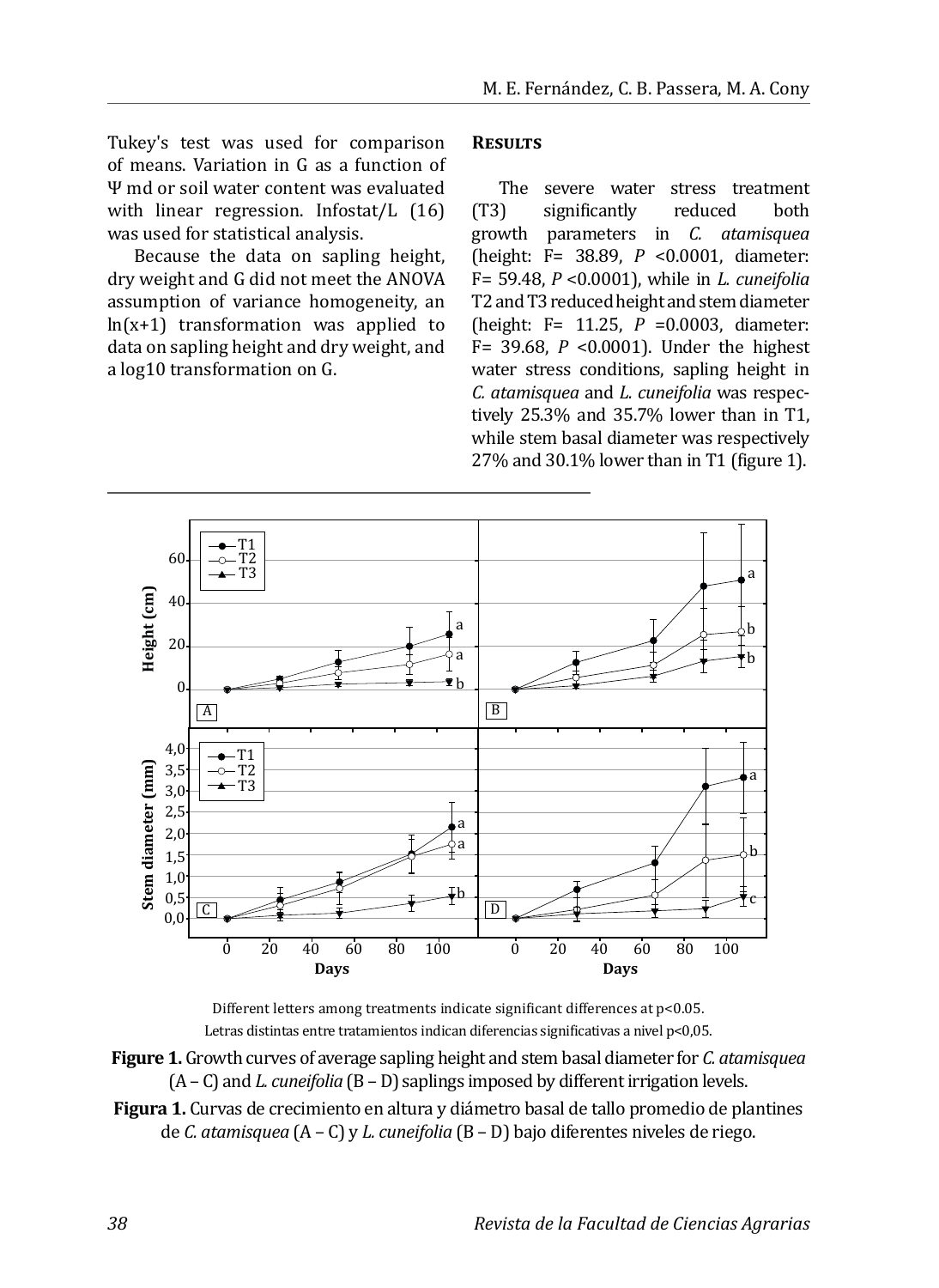Plants of both species (table 1), under water stress, showed a concomitant decrease in dry weight of leaves, stems and roots, and leaf area, although the difference between T2 and T1 was not significant for roots in *L. cuneifolia*. In T2 and T3, total dry weight decreased by 30% and 48% in *L. cuneifolia*, and by 26% and 54% in *C. atamisquea* in relation to their respective controls (T1).

No significant difference was found between SQ and RGR determinations. Measurements of RGR on saplings under T3 were not included in the analysis because almost all the values were 0.

The DQI was higher in saplings under T1 in both species, and the Proportional Growth showed similar values on both species and was lower in T3 (no statistical analysis was done). All saplings under T1 and T2 survived. Under severe water stress conditions (T3), some saplings died, but the percentage of survival was rather high in both species (table 1).

Shoot-to-root ratio decreased in both species under T3 (table 1).

*C. atamisquea* saplings under T3 allocated a lower proportion of dry weight to leaves  $(F= 7.84, P= 0.0021)$ , with a correspondingly increased allocation to roots (F= 17.42, *P* <0.0001) (figure 2, page 40).

**Table 1.** Effects of the three levels of water supply (T1, T2 and T3) on: shoot-to-root ratio, sturdiness quotient (SQ), Dickson quality index (DQI), Relative Growth Rate (RGR), Proportional growth, leaf area and survival of *C. atamisquea* and *L. cuneifolia*  saplings at the end of the assay (S.E. between parentheses).

**Tabla 1.** Efectos de los tres niveles de irrigación (T1, T2 y T3) en: relación vástago/ raíz, cociente de robustez (SQ), Indice de Calidad de Dickson (SQI), Tasa de Crecimiento Relativo (RGR), Crecimiento proporcional, área foliar y supervivencia de plantines de *C. atamisquea* y *L. cuneifolia* al finalizar el ensayo (E.E. entre paréntesis).

|                                   | C. atamisquea   |                |                 |          |  |  |  |  |  |
|-----------------------------------|-----------------|----------------|-----------------|----------|--|--|--|--|--|
|                                   | T1              | T <sub>2</sub> | T3              | P value  |  |  |  |  |  |
| Shoot/root ratio                  | 3.04 a (0.44)   | 2.9a(0.49)     | 1.9 b (0.45)    | < 0.0001 |  |  |  |  |  |
| SQ                                | 11.77 (1.75)    | 11.99 (2.64)   | 12.14 (2.81)    | 0.943    |  |  |  |  |  |
| DOI                               | 1.69a(0.04)     | 1.29 b(0.05)   | 0.83c(0.02)     | < 0.0001 |  |  |  |  |  |
| RGR (mg/g día)                    | 8               | 5              |                 | 0.0557   |  |  |  |  |  |
| Proportional Growth               |                 | 0.46           | 0.74            |          |  |  |  |  |  |
| Leaf area $\text{ (mm}^2\text{)}$ | 448.5 a (93.55) | 325.3 b (45.4) | 169.5 c (35.67) | < 0.0001 |  |  |  |  |  |
| Survival (%)                      | 100a            | 100a           | 89 b            | < 0.0001 |  |  |  |  |  |
|                                   |                 |                |                 |          |  |  |  |  |  |

|                                   | L. cuneifolia    |                 |                |          |  |  |  |
|-----------------------------------|------------------|-----------------|----------------|----------|--|--|--|
|                                   | T1               | T <sub>2</sub>  | T3             | P value  |  |  |  |
| Shoot/root ratio                  | 2.1 a (0.37)     | 1.8a(0.38)      | 1.3 b $(0.29)$ | < 0.0001 |  |  |  |
| SQ                                | 9.61(2.73)       | 9.81(2.37)      | 9.23(2.13)     | 0.863    |  |  |  |
| DOI                               | 2.38a(0.09)      | 1.73 ab (0.07)  | 1.34 b(0.03)   | 0.0026   |  |  |  |
| RGR (mg/g día)                    | 6                |                 |                | 0.35     |  |  |  |
| Proportional Growth               |                  | 0.53            | 0.73           |          |  |  |  |
| Leaf area $\text{ (mm}^2\text{)}$ | 592.2 a (104.23) | 326.3 b (96.94) | 200.3 c (71.3) | < 0.0001 |  |  |  |
| Survival (%)                      | 100a             | 100a            | 92 b           | < 0.0001 |  |  |  |

Different letters among treatments for each species indicate significant differences at p<0.05. Letras distintas entre tratamientos para cada especie indican diferencias significativas a nivel p<0,05.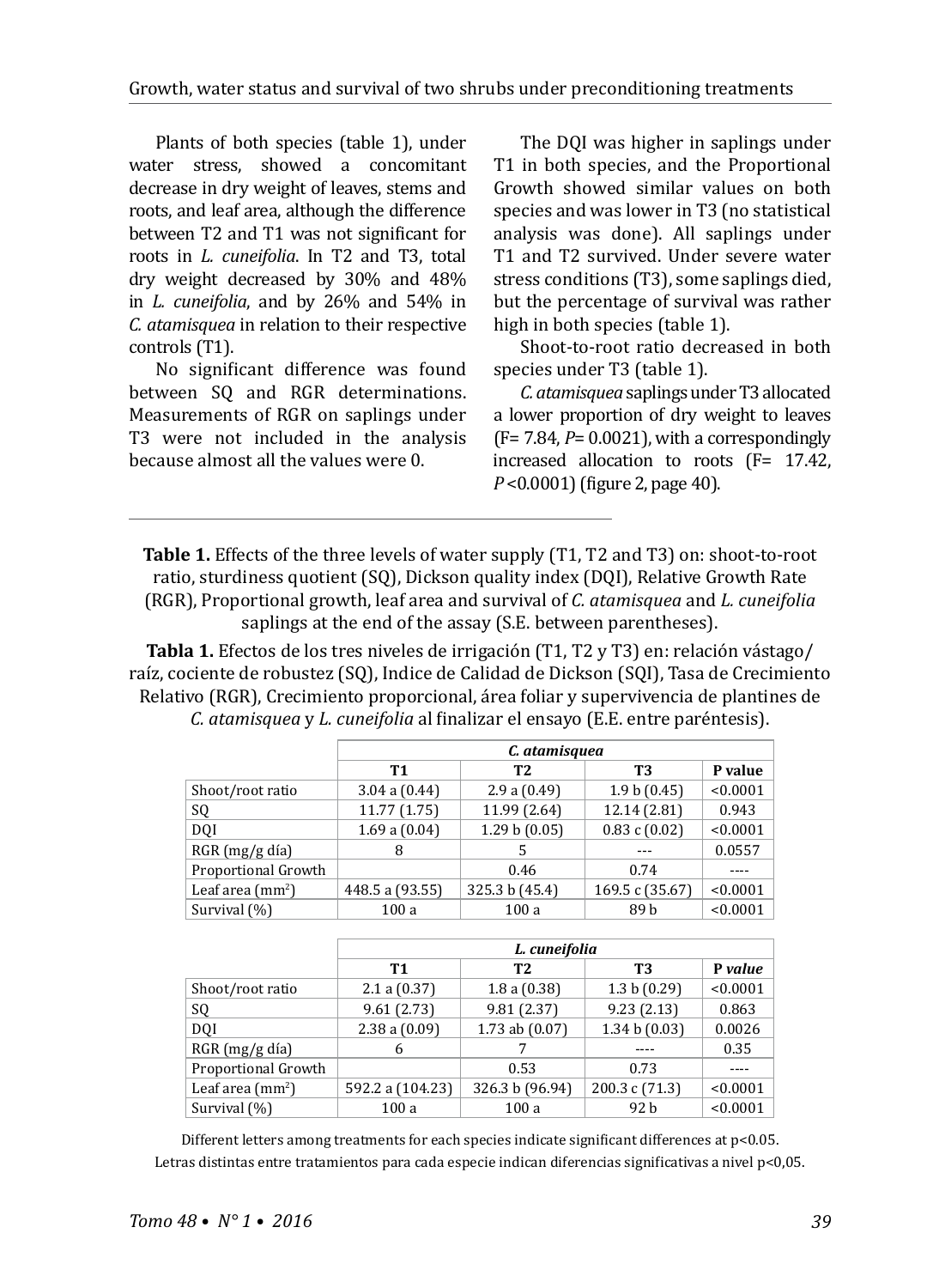

Different letters among treatments for each species and each biomass portion indicate significant differences at p<0.05.

Letras distintas entre tratamientos para cada especie y cada región morfológica indican diferencias significativas a nivel p<0,05.

**Figure 2.** Percentage of dry biomass allocated to leaves, stems, and roots at the end of the assay by *C. atamisquea* and *L. cuneifolia* saplings growing under three different irrigation levels: T1, T2, and T3.

**Figura 2.** Porcentaje de materia seca asignado a hojas, tallos, y raíces al finalizar el ensayo en plantines de *C. atamisquea* y *L. cuneifolia* creciendo bajo tres niveles de irrigación: T1, T2 y T3.

In *L. cuneifolia*, under both water stress conditions, dry matter allocation was lower to leaves (F= 15.11, *P* <0.0001) and higher to roots (F= 15.01, *P* <0.0001). No significant difference was found between stems of both species in any of the three treatments (*C. atamisquea P*= 0.2971, *L. cuneifolia P*= 0.2583).

As it was expected, under high stress conditions (T3), both species maintained highly negative water potentials, which were measured until -9 MPa for safety reasons. Because of this, they were not included in the statistical analysis in table 2 (page 41). These extreme values apparently did not cause any injury in the plants. Water potential at predawn and midday measured at the three harvest dates were significantly lower in T2 for both species (table 2, page 41).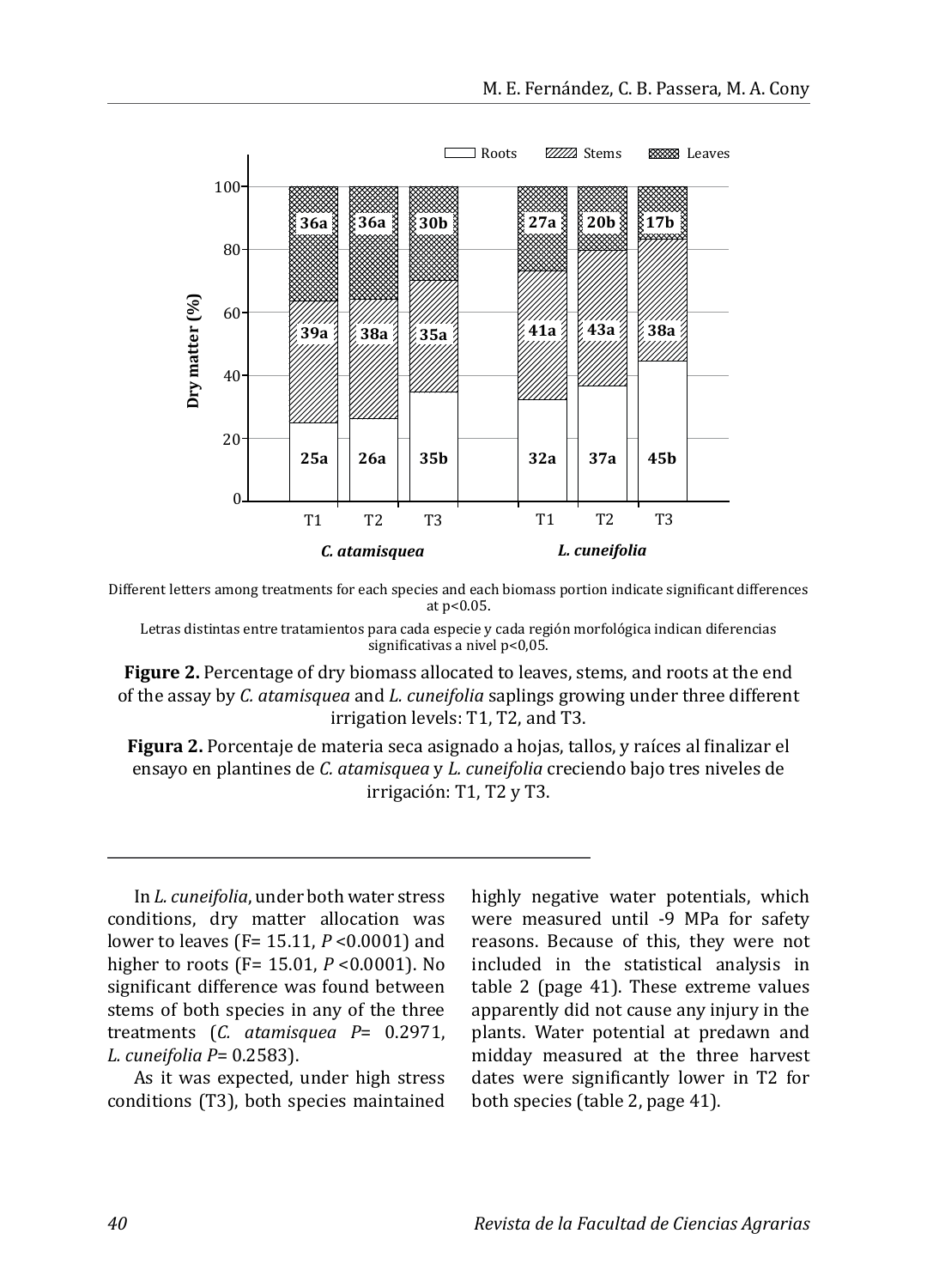**Table 2.** Water potential at predawn (Ψpd) and midday (Ψmd) and leaf conductance (G)<sup>a</sup> in *C. atamisquea* and *L. cuneifolia* saplings measured in T1 and T2.

**Tabla 2.** Potencial hídrico al pre-amanecer (Ψpd) y a mediodía (Ψmd), y conductancia estomática (G)ª en plantines de *C. atamisquea y L. cuneifolia* medidos en T1 y T2.

|                             | C. atamisquea     |                 |          | L. cuneifolia  |                |          |  |  |  |  |
|-----------------------------|-------------------|-----------------|----------|----------------|----------------|----------|--|--|--|--|
|                             | <b>T1</b>         | <b>T2</b>       | P value  | <b>T1</b>      | <b>T2</b>      | P value  |  |  |  |  |
| -January                    |                   |                 |          |                |                |          |  |  |  |  |
| $\Psi$ pd (MPa)             | $-2.6a(0.23)$     | $-4.2 b(0.54)$  | < 0.0001 | $-2.2a(0.35)$  | $-3.7 b(0.68)$ | < 0.0001 |  |  |  |  |
| $\Psi$ md (MPa)             | $-4.8a(0.33)$     | $-6.3 b(0.22)$  | < 0.0001 | $-3.5a(0.59)$  | $-4.9 b(0.75)$ | 0.0003   |  |  |  |  |
| $G$ (mmol/m <sup>2</sup> s) | 46.2 a (16.56)    | 12.8 b (5.42)   | < 0.0001 | 33.3 a (15.5)  | 11.6 b(5.9)    | 0.0006   |  |  |  |  |
| -February                   |                   |                 |          |                |                |          |  |  |  |  |
| $\Psi$ pd (MPa)             | $-3a(0.38)$       | $-5.6 b (0.34)$ | < 0.0001 | $-2.7a(0.3)$   | $-4.8 b(0.49)$ | < 0.0001 |  |  |  |  |
| $\Psi$ md (MPa)             | $-5.8a(0.48)$     | $-6.5 b(0.31)$  | 0.0007   | $-3.5a(0.29)$  | $-5.8 b(0.47)$ | < 0.0001 |  |  |  |  |
| $G$ (mmol/m <sup>2</sup> s) | 44.4 a (20.1)     | 11.2 b $(4.2)$  | < 0.0001 | 21.8 a (9.47)  | 11.1 b (4.39)  | 0.0047   |  |  |  |  |
| -March                      |                   |                 |          |                |                |          |  |  |  |  |
| $\Psi$ pd (MPa)             | $-3.2$ a $(0.25)$ | $-4.2 b(0.55)$  | < 0.0001 | 2.8a(0.39)     | $-4.7 b(0.68)$ | < 0.0001 |  |  |  |  |
| $\Psi$ md (MPa)             | $-5.2$ a $(0.5)$  | $-6 b (0.5)$    | 0.0025   | 3.6a(0.37)     | $-5.6 b(0.81)$ | < 0.0001 |  |  |  |  |
| $G$ (mmol/m <sup>2</sup> s) | 72.43 a (16.7)    | 26.5 b (9.69)   | < 0.0001 | 38.9 a (15.75) | 17 b (5.1)     | 0.0001   |  |  |  |  |

Different letters between treatments for each species indicate significant differences at p<0.05 (S. E. between parentheses).

Letras distintas entre tratamientos para cada especie indican diferencias significativas a nivel p<0,05. (E. E. entre paréntesis).

a Values of G are from the abaxial leaf face of both species.

a Los valores de G son de la cara abaxial en ambas especies.

Likewise, measurements of G on saplings under T3 were not included in the analysis because almost all the values were 0 mmol/m<sup>2</sup> s. Both species showed higher G in T1 throughout the three harvest times. In the case of *C. atamisquea*, G values measured in March were higher than those for January and February. Since this specie has sunken stomata in the adaxial leaf face, which were observed with the leaf surface imprint method (data not shown), values of G were low

in the three treatments at the three measurement dates (T1=7.23; T2= 2.27; and T3= 0 mmol/m<sup>2</sup>s).

Midday G varied significantly and positively with Soil Water Content and Ψmd on both species, although this correlation was higher between G and soil water content (*C. atamisquea* r<sup>2</sup>= 0.71, P<0.0001; *L. cuneifolia* r<sup>2</sup>=0.67, P<0.0001, figure 3A, page 42, and *C. atamisquea* r<sup>2</sup>= 0.51, P<0.0001; *L. cuneifolia* r<sup>2</sup>=0.33, P<0.0001, figure 3B, page 42).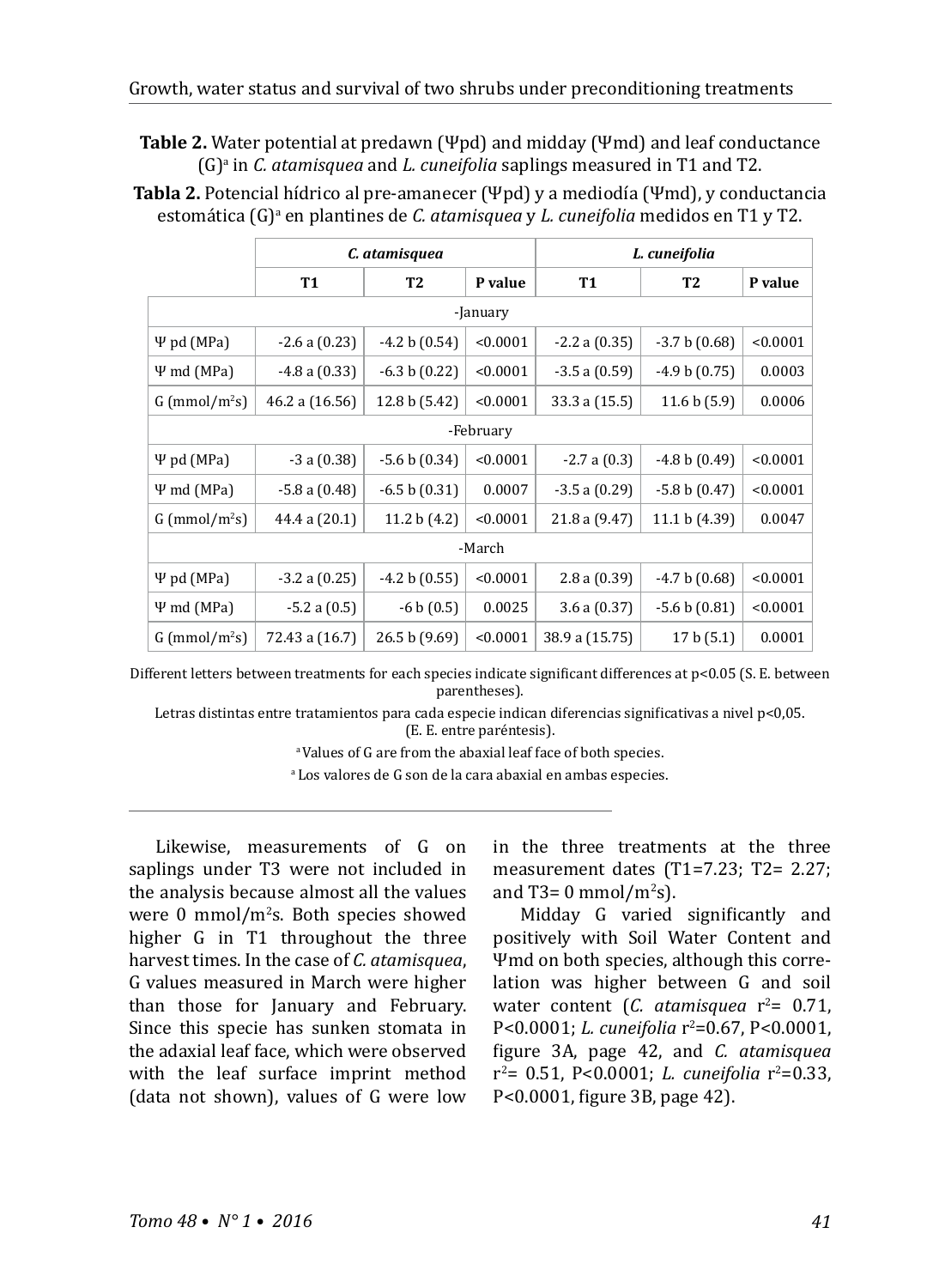

Los símbolos representan medidas únicas; la línea recta es la tendencia de la regresión lineal.

**Figure 3.** (A) Leaf conductance *versus* Soil water content, and (B) Leaf conductance *versus* Midday leaf water potential.

**Figura 3.** (A) Conductancia estomática *versus* Contenido hídrico del suelo, y (B) Conductancia estomática *versus* Potencial hídrico a mediodía.

#### **Discussion**

Nearly all morphological characters varied significantly between seedlings under control and both hardening treatments, on both species. Only height and stem diameter did not differ between control and T2 on *C. atamisquea*.

The RGR of both species was low in all treatments, as expected for shrub species from arid environments (40). This rate did not decrease significantly under the moderate water stress treatment, and the proportional growth, also showed that seedlings under T2 were less affected than under T3. Usually, restoration practitioners tend to look for small seedlings because they spend less water than seedling with big canopies, and they have a better water economy (56).

However, many studies show that seedling with a big aerial part tend to have greater survival and growth faster after transplanting to the field (10, 55).

The sturdiness quotient did not differ between treatments on both species, but *L. cuneifolia* seedlings showed lower values. A low SQ value in adverse areas is recommended since this index is associated with more robust plants and therefore potentially more resistant to stress caused by planting (35).

Control saplings of both species showed higher DQI, suggesting greater survival ability under field conditions, although it was expected that preconditioned seedlings have a greater DQI. Probably, this is due to the lack of significant variation in SQ, and therefore DQI values were more influenced by the total dry weight. These indices have been used more extensively in forest species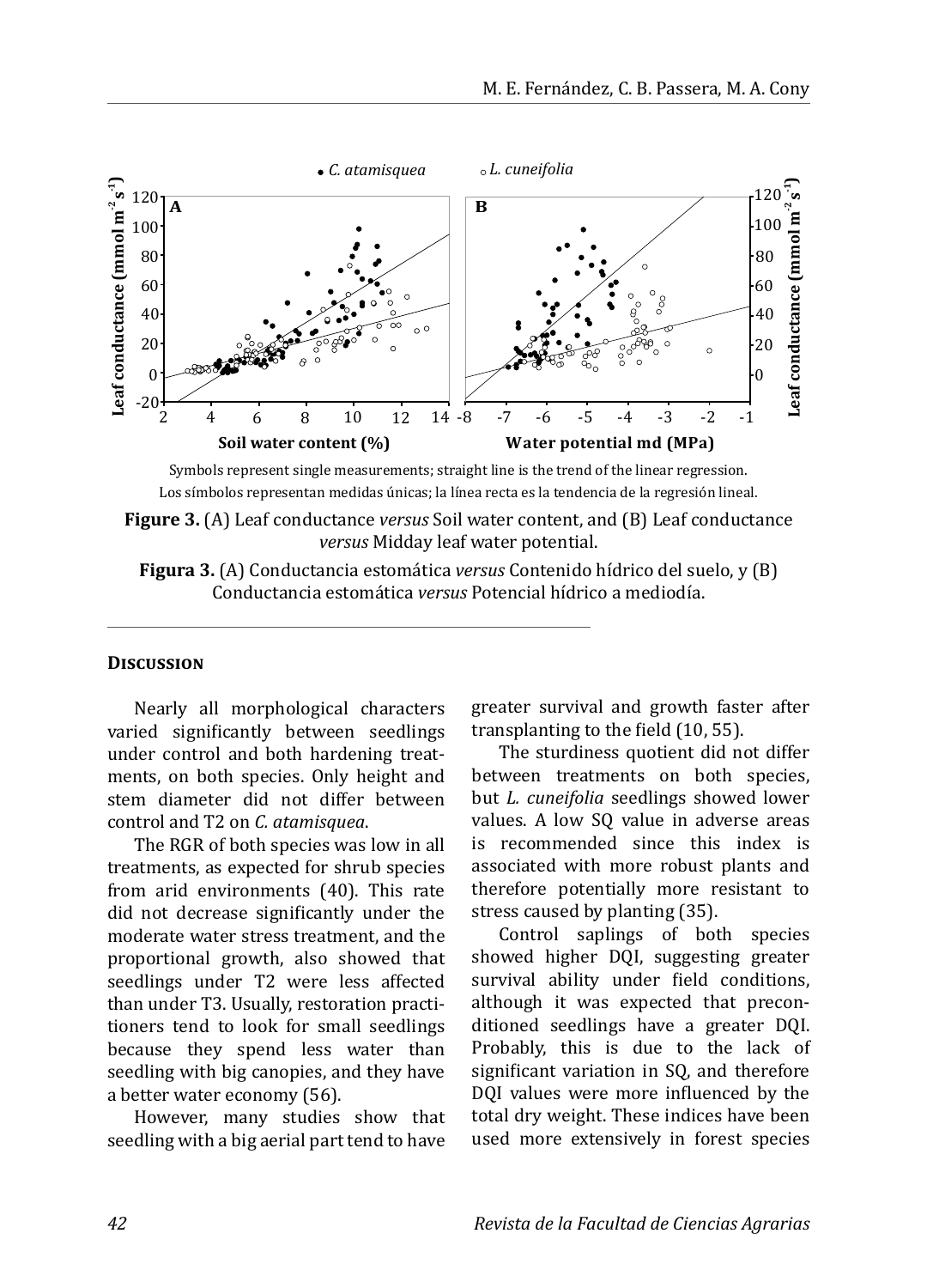(3, 12, 27), so it is important to make some variation in these ones or test other indices more suitable for species from desert areas.

The decreasing shoot-to-root ratio calculated under T3 may actually be induced by water stress, which can affect leaf expansion and reduce carbon and energy uptake. Therefore, a greater proportion of the plant's assimilates can be distributed to the root system, where they can support further root growth while maintaining a better water status (49). The shoot-to-root ratios of these species are in line with those reported by other authors for shrubs of the Monte region (39, 52, 53). This morphological attribute is important for restoration practitioners, because it has been positively correlated with sapling survival in some species from Mediterranean shrublands (25). None of the two species, under the mild water stress treatment showed a significantly reduction in the shoot-to-root ratio.

Both shrubs showed low stomatal conductance under all three treatments. Hence, these saplings have a small area of stomatal opening whereby they minimize water loss to adjust to a limited water supply. We found out that, *C. atamisquea* and *L. cuneifolia* saplings under moderate treatment maintained their stomata open at midday while leaf water potential was -6.5 and -5.8 MPa respectively. G was affected under both preconditioning treatments. It was reduced in 70% and 56% under T2, on *C. atamisquea* and *L. cuneifolia* respectively, while total stomatal closure occurs under the severe water stress treatment. These responses might help droughtconditioned seedlings to expend less water and maintain better water status when transplanted to the field (9, 57). This was also seen in the positive correlation between G and soil water content on both species. *C. atamisquea* seedlings were more sensitive to the decrease of soil water content than *L. cuneifolia*, but they maintain their stomata open at lower water potential. The acclimation of preconditioned seedlings to drought in terms of stomatal conductance has been widely described in the literature and has been considered an important regulatory mechanism to enhance better performance of seedlings (51).

Studies of the effects of soil moisture on plant growth indicate a strong relationship between water potential and growth (49). Thus, water potential appears to be one of the most suitable indices of water stress, and in many species, such as in *L. tridentata*, it is the most important factor controlling phenological events, photosynthesis and productivity (34).

Our data show that *C. atamisquea*  and *L. cuneifolia* did not stop growing at a predawn plant water potential of - 4.2 to -5.6 MPa, which corresponds to a soil moisture content of 6%. Barbour *et al.* (1974) found similar water potential values in 6-8 month old *L. cuneifolia* saplings. Other shrubs like *A. lampa* continue to grow at -5.7 to -6.9 MPa -soil moisture content of 5%- with a 30% reduction in biomass (Passera, unpublished results), and *L. tridentata* maintained stomatal opening and net photosynthesis down to - 6 MPa (33, 34, 48). It must be noted that crop plants like alfalfa (*Medicago sativa* L*.*) ceases to grow when plant water potential declines to less than -1.5 MPa (22).

Under severe water stress conditions (3% of soil water content) a high percentage of saplings (89-92%) of both species survived. Although environmental conditions in the field are usually harder than in nursery, these results show a great species capability to cope with water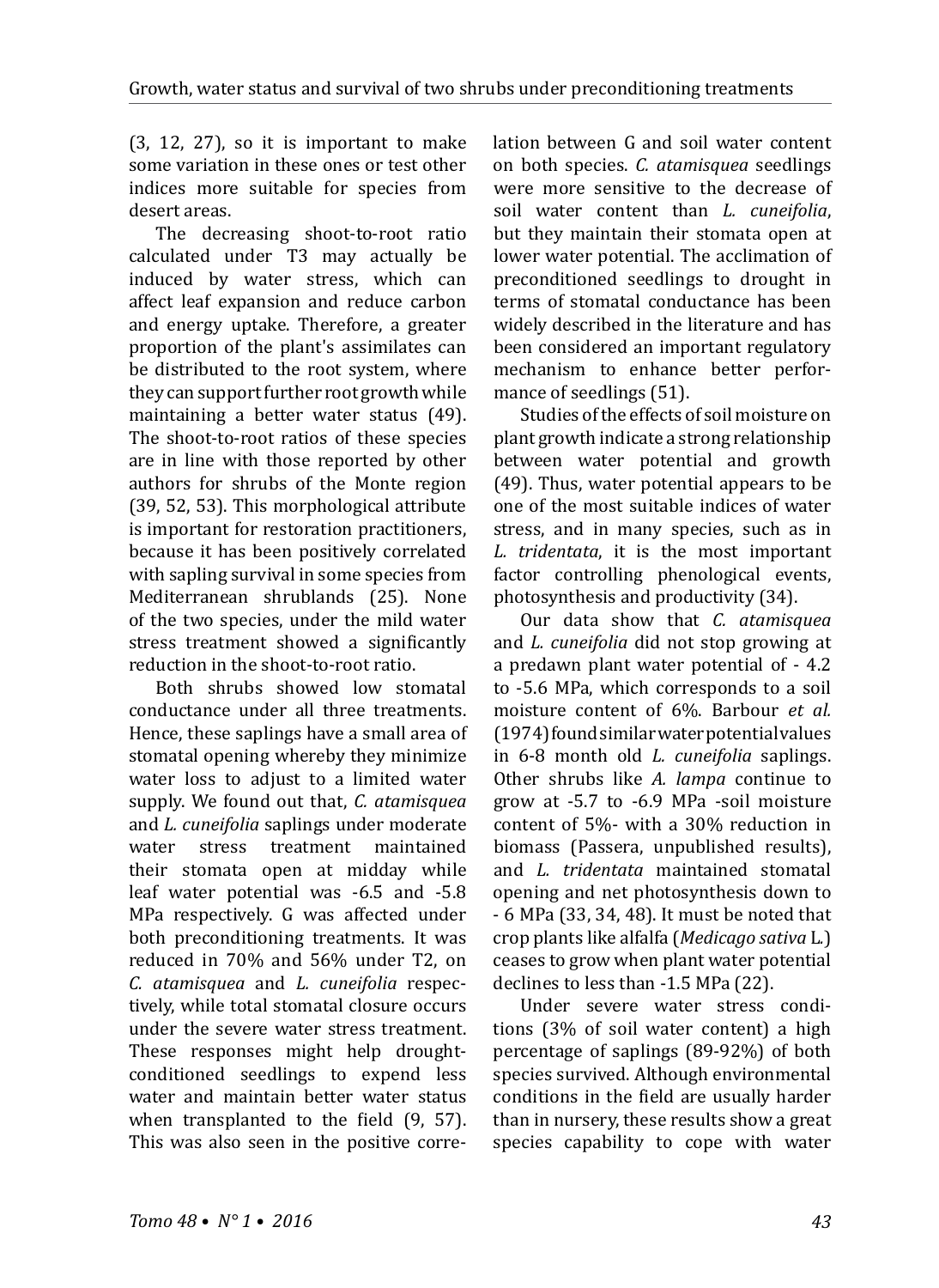stress. Irrigation of saplings under T3 was done approximately every 30 days, with low sapling mortality and very low water potentials (lower than -9 MPa), and under T2 irrigation was done every 8-10 days with no sapling mortality. It is important to notice that most of saplings under the severe water stress treatment died during the first drought cycle, suggesting the importance of the preconditioning treatments before transplanting to the field.

#### **Conclusion**

Moderate water stress treatment seems more suitable for preconditioning these species since it reduces growth, leaf area and leaf conductance without seedling mortality and maintaining a good growth rate. In fact, several studies have observed that mild or moderate drought levels perform better than very intense drought conditions (54, 57). These results could be a consequence of surpassing certain limits of stress resistance during the process of desiccation (51).

However, it is necessary in future studies to evaluate seedlings response after transplanting to the field, in order to compare and analyze the suitability of these treatments.<br>The water

stress treatments (T2 and T3) applied in this study, are a starting point to propose some preconditioning treatments for other native shrubs species from the Monte Desert.

#### **References**

- 1. Anderson, D. C.; Ostler, W. K. 2002. Revegetation of degraded lands at US Department of Energy and US Department of Defense installations: strategies and successes. Arid Land Research and Management. 16(3): 197-212.
- 2. Barbour, M. G.; Diaz, D. V.; Breidenbach, R. W. 1974. Contributions to the biology of Larrea species. Ecology. 55(6): 1199-1215.
- 3. Binotto, A. F.; Lúcio, A. D. C.; Lopes, S. J. 2010. Correlations between growth variables and the Dickson quality index in forest seedlings. Cerne. 16(4): 457-464.
- 4. Bisigato, A. J.; Bertiller, M. B. 1999. Seedling emergence and survival in contrasting soil microsites in Patagonian Monte shrubland. Journal of Vegetation Science. 10(3): 335-342.
- 5. Bonvissuto, G. L.; Busso, C. A. 2013. Establecimiento de plántulas en microambientes del Monte Austral Neuquino. En: Restauración Ecológica en la Diagonal Árida de la Argentina. Vázquez Mazzini, Buenos Aires. 96-111.
- 6. Cabrera, A. L.; Willink, A. 1973. Biogeografía de América latina. Secretaría General de la Organización de los Estados Americanos, Departamento de Asuntos Científicos, Programa Regional de Desarrollo Científico y Tecnológico.
- 7. Callaway, R. M.; Pugnaire, F. I. 1999. Facilitation in plant communities. In: Pugnaire, F. I.; Valladares, F. (Eds). Functional plant ecology. Marcel Dekker, New York. 623-648.
- 8. Cesca, E. M.; Villagra, P. E.; Passera, C.; Alvarez, J. A. 2012. Effect of *Prosopis flexuosa* on understory species and its importance to pastoral management in woodlands of the Central Monte Desert. Revista de la Facultad de Ciencias Agrarias. Universidad Nacional de Cuyo. Mendoza. Argentina. 44(2): 207-219.
- 9. Chirino, E.; Vilagrosa, A.; Cortina, J.; Valdecantos, A.; Fuentes, D.; Trubat, R.; Luis, V. C.; Puértolas, J.; Bautista, S.; Baeza, M. J.; Vallejo, V. R. 2009. Ecological restoration in degraded drylands: the need to improve the seedling quality and site conditions in the field. In: Steven P. Grossberg (Ed.). Forest Management. Nova Science Publishers Inc., New York. USA. 85-158.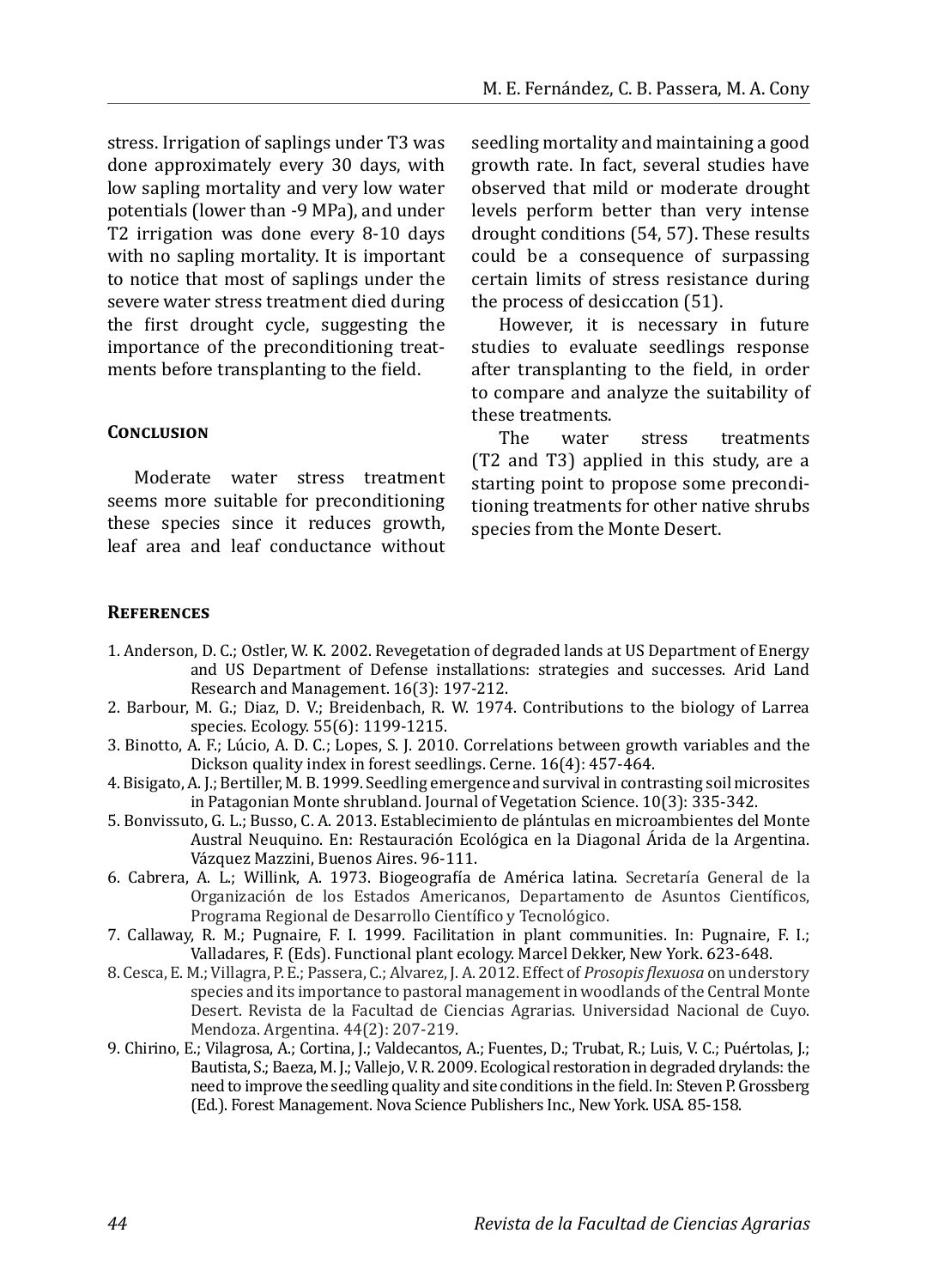- 10. Cortina, J.; Valdecantos, A.; Seva, J. P.; Vilagrosa, A.; Bellot, J.; Vallejo, V. R. 1997. Relación tamañosupervivencia en plantaciones de especies arbustivas y arbóreas mediterráneas en vivero. In Congresos-CARGA FINAL.
- 11. Cortina, J.; Amat, B.; Castillo, V.; Fuentes, D.; Maestre, F. T.; Padilla, F. M.; Rojo, L. 2011. The restoration of vegetation cover in the semi-arid Iberian southeast. Journal of Arid Environments. 75: 1377-1384.
- 12. Cuzzuol, G. R. F.; Milanez, C. R .D.; Gomes, J. M. L.; Labate, C. A.; Canal, E. C. 2013. Relationship between N, P, and K and the quality and stem structural characteristics of *Caesalpinia echinata* Lam. plants. Trees. 27(5): 1477-1484.
- 13. Dalmasso, A. D. 2010. Revegetación de áreas degradadas con especies nativas. Boletín de la Sociedad Argentina de Botánica. 45: 149-171.
- 14. del Valle, H. F.; Elissalde, N. O.; Gagliardini, D. A.; Milovich, J. 1998. Status of desertification in the Patagonian region: assessment and mapping from satellite imagery. Arid Soil Research and Rehabilitation. 12: 95-122.
- 15. Dickson, A.; Leaf, A. L.; Hosner, J. F. 1960. Quality appraisal of white spruce and white pine seedling stock in nurseries. Forestry Chron. 36:10-13.
- 16. Di Rienzo, J. A.; Casanoves, F.; Balzarini, M. G.; Gonzalez, L.; Tablada, M.; Robledo, C. W. InfoStat versión 2013. Grupo InfoStat, FCA, Universidad Nacional de Córdoba, Argentina. Available in: http://www.infostat.com.ar (Accessed: October 2013).
- 17. Ezcurra, E.; Montaña, C.; Arizaga, S. 1991. Architecture, light interception, and distribution of Larrea species in the Monte Desert, Argentina. Ecology. 23-34.
- 18. Fernández, M. E. 2009. Incremento de la germinación en *L. nitida* y *L. cuneifolia*. Respuestas según origen, tiempo de almacenaje y acción de agentes físicos sobre las semillas. Tesis. Facultad de Ciencias Agrarias. Mendoza. Argentina. p. 55.
- 19. Fuentes, D.; Valdecantos, A.; Llovet, J.; Cortina, J.; Vallejo, V. R. 2010. Fine-tuning of sewage sludge application to promote the establishment of *Pinus halepensis* seedlings. Ecological Engineering. 36: 1213-1221.
- 20. García-Fayos, P.; Verdú, M. 1998. Soil seed bank, factors controlling germination and establishment of a Mediterranean shrub: *Pistacia lentiscus* L. Acta Oecológica. 19: 357-366.
- 21. Grünwaldt, J. M.; Guevara, J. C.; Grünwaldt, E. G.; Martínez Carretero, E. 2015. Cacti (*Opuntia sps.*) as forage in Argentina dry lands. Revista de la Facultad de Ciencias Agrarias. Universidad Nacional de Cuyo. Mendoza. Argentina. 47(1): 263-282.
- 22. Hall, M. H.; Sheaffer, C. C.; Heichel, G. H. 1988. Partitioning and mobilization of photo assimilate in Alfalfa subjected to water deficits. Crop Science. 28(6): 964-969.
- 23. Jobbágy, E. G.; Nosetto, M. D.; Villagra, P. E.; Jackson, R. B. 2011. Water subsidies from mountains to deserts: their role in sustaining groundwater-fed oases in a sandy landscape. Ecological Applications. 21(3): 678-694.
- 24. Landis, T. D.; Tinus, R. W.; McDonald, S. E.; Barnett, J. P. 1989. The container tree nursery manual. Vol. 4. Seedling nutrition and irrigation. Agricultural Handbook 674. USDA Forest Service, Washington, D.C.
- 25. Lloret, F.; Casanovas, C.; Peñuelas, J. 1999. Seedling survival of Mediterranean shrubland species in relation to root: shoot ratio, seed size and water and nitrogen use. Functional Ecology. 13: 210-216.
- 26. Maestre, F. T.; Cortina, J.; Bautista, S.; Bellot, J.; Vallejo, R. 2003. Small-scale environmental heterogeneity and spatiotemporal dynamics of seedling establishment in a semiarid degraded ecosystem. Ecosystems. 6: 630-643.
- 27. Mañas, P.; Castro, E.; de las Heras, J. 2009. Quality of maritime pine (*Pinus pinaster* Ait.) seedlings using waste materials as nursery growing media. New forests. 37(3): 295-311.
- 28. Mendez, E. 2009. Variación estructural y hábitat de poblaciones de *Gymnocalycium schickendantzii* (Cactaceae) en Mendoza, Argentina. Revista de la Facultad de Ciencias Agrarias. Universidad Nacional de Cuyo. Mendoza. Argentina. 41(2): 1-11.
- 29. Morello, J. 1955. Estudios botánicos en las regiones áridas de la Argentina. I. Ambiente, morfología y anatomía de cuatro arbustos resinosos de follaje permanente del Monte. Revista agronómica Noroeste Argentina. 3: 301-70.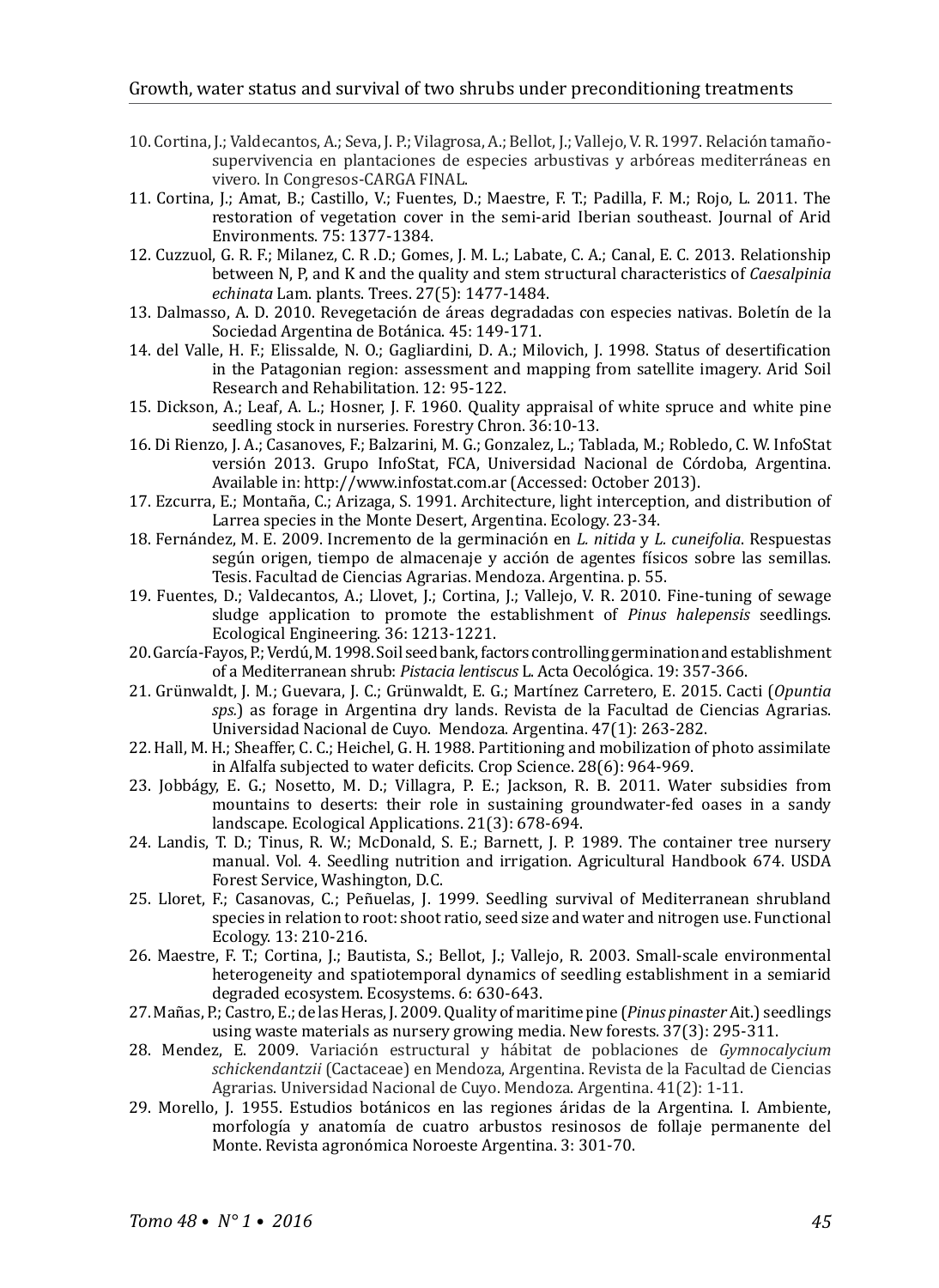- 30. Morello, J. 1958. La provincia fitogeográfica del Monte. Opera Lilloana II. Tucumán. Argentina. 153 p.
- 31. Munns, R. 2002. Comparative physiology of salt and water stress. Plant Cell and Environment. 25: 239-250.
- 32. Nilsen, E. T.; Orcutt, D. M. 1996. Physiology of plants under stress. Abiotic factors. Physiology of plants under stress. Abiotic factors. John Wiley & Sons, New York.
- 33. Odening, W. R.; Strain, B. R.; Oechel, W. C. 1974. The effect of decreasing water potential on net CO2 exchange of intact desert shrubs. Ecology. 55(5): 1086-1095.
- 34. Oechel, W. C.; Strain, B. R.; Odening, W. R. 1972. Tissue water potential, photosynthesis, C-labeled photosynthate utilization, and growth in the desert shrub Larrea divaricata cav. Ecological Monographs. 128-141.
- 35. Oliet, J. 2000. La calidad de la postura forestal en vivero. Escuela Técnica Superior de Ingenieros Agrónomos y de Montes de Córdoba. Universidad de Córdoba, Córdoba.
- 36. Padilla, F. M.; Pugnaire, F. I. 2006. The role of nurse plants in the restoration of degraded environments. Frontiers in Ecology and the Environment. 4(4): 196-202.
- 37. Páez, S. A.; Marco, D. E. 2000. Seedling habitat structure in dry Chaco forest (Argentina). Journal of Arid Environments. 46(1): 57-68.
- 38. Palacios, G.; Navarro-Cerrillo, R.; Del Campo, A.; Toral, M. 2009. Site preparation, stock quality and planting date effect on early establishment of Holm oak (*Quercus ilex* L.) seedlings. Ecological Engineering. 35: 38-46.
- 39. Passera, C. B.; Allegretti, L. I. 1996. Relaciones hídricas, productividad y partición de asimilados en plántulas de *Atriplex lampa* sometidas a estrés hídrico. En: Resúmenes XXI Reunión Argentina de Fisiología Vegetal. Mendoza. 230-231.
- 40. Porter, H.; Garnier, E. 1999. Ecological significance of inherent variation in relative growth rate and its components. Handbook of functional plant ecology. 20: 81-120.
- 41. Pugnaire, F. I.; Haase, P.; Puigdefábregas, J. 1996. Facilitation between higher plant species in a semiarid environment. Ecology. 77: 1420-1426.
- 42. Roig, F. A. 1980. Flora de la reserva ecológica de Ñacuñán. Cuaderno técnico 3. Zeta Ed. Mendoza. Argentina. 176 p.
- 43. Roig, F. A.; González Loyarte, M. M.; Abraham, E. M.; Mendez, E.; Roig, V. G.; Martínez Carretero, E. 1991. Maps of desertification hazard of Central Western Argentina (Mendoza Province) study case. In: Middleton, N.; Thomas, D.S.G. (Eds.). World Atlas of Thematic Indicators of Desertification. UNEP, London.
- 44. Rossi, B. E.; Villagra, P. E. 2003. Effects of *Prosopis flexuosa* on soil properties and the spatial pattern of understory species in arid Argentina. Journal of Vegetation Science. 14(4): 543-550.
- 45. Rundel, P.; Villagra, P. E.; Dillon, M. O.; Roig-Juñent, S. A.; Debandi, G. 2007. Arid and semi-arid ecosystems. In: Veblen, T.T., Young, K., Orme, A. (Eds.). The Physical Geography of South America. Oxford University Press, Oxford. 158-183.
- 46. Scholander, P. F.; Hammel, H. T.; Bradstreet, D. E.; Hemmingsen, E. A. 1965. Sap pressure in vascular plants. Science NY. 148: 339-346.
- 47. Soriano, A.; Sala, O. E.; Perelman, S.B. 1994. Patch structure and dynamics in a Patagonian arid steppe. Vegetatio. 111: 127-135.
- 48. Strain, B. R. 1969. Seasonal adaptations in photosynthesis and respiration in four desert shrubs growing *in situ*. Ecology. 511-513.
- 49. Taiz, L.; Zeiger, E. 2002. 3° ed. Plant Physiology. Sinauer Associates Inc. Publishers, Massachusetts, USA.
- 50. Vallejo, V. R. 2009. Problems and perspectives of dryland restoration. Land restoration to combat desertification. Innovative approaches, quality control and project evaluation, Fundación CEAM. Valencia. 13-22.
- 51. Vilagrosa, A.; Cortina, J.; Gil-Pelegrín, E.; Bellot, J. 2003. Suitability of drought-preconditioning techniques in Mediterranean climate. Restoration Ecology. 11(2): 208-216.
- 52. Vilela, A. E.; Rennella, M. J.; Ravetta, D. A. 2003. Responses of tree-type and shrub type Prosopis (Mimosaceae) taxa to water and nitrogen availabilities. Journal of Arid Environments. 186: 327-337.